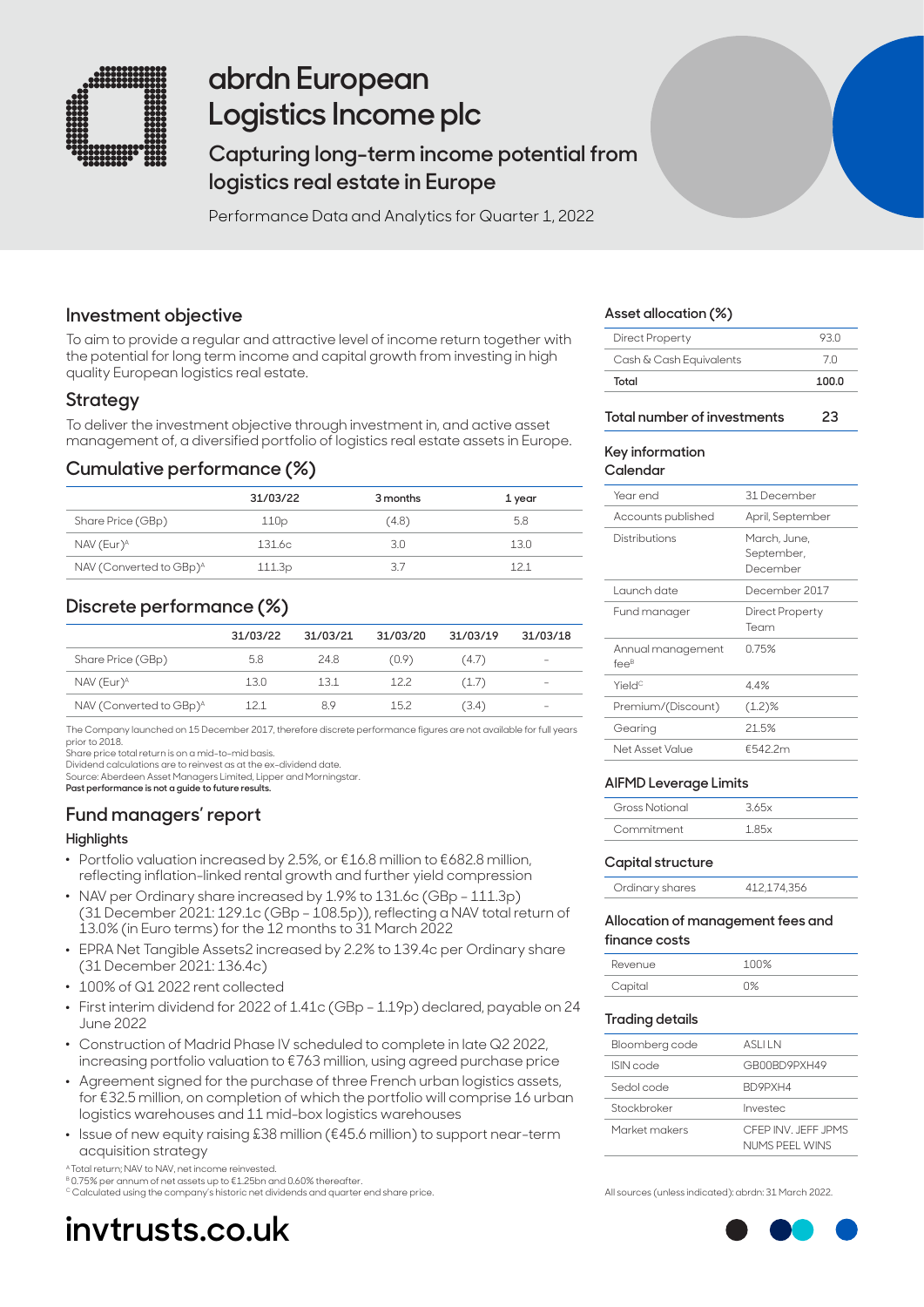## **abrdn European Logistics Income plc**



## **Fund managers' report - continued**

## **Performance**

The unaudited portfolio valuation increased by €16.8 million, or 2.5%, (on a like-for-like basis). Yield compression and high demand for logistics warehousing continues to drive valuations.

For the 12 month period to 31 March 2022, the share price total return (with dividends reinvested) was 5.8% with the Company's net asset value total return over the same period 13.0% in Euro terms (12.1% in sterling terms). As at 31 March, the Company's share price stood at 110p.

### **Equity cash raise**

The Company announced on 4 February 2022 it had issued a further 34,545,455 new Ordinary shares at a price of 110.0 pence per new share pursuant to a placing and retail offer. This issue raised an additional £38 million (€45.6 million) enabling the Company to continue with its near-term acquisition strategy.

### **Madrid Last-mile Portfolio Acquisition**

The acquisition of phases I-III completed in December 2021. Phase IV, let to Amazon on a 25 year lease, is close to final sign off and handover.

The portfolio is let to five tenants, with Amazon Europe ("Amazon") accounting for 43% of the total rental income. Global food retailer Carrefour, UK electric delivery vehicle maker Arrival and Spanish companies Talentum and MCR comprise the remaining tenants. On completion of Phase IV, Amazon is expected to become aSLI's largest tenant by rental income.

Phase II, Building 3 was acquired vacant, with the benefit of a 12 month rental guarantee which was deducted from the purchase price. The company is currently negotiating terms with an established Spanish logistics company on a 5 year lease on terms expected to be marginally ahead of the original underwriting assumptions.

The Madrid Portfolio occupies a strategic micro location, at the intersection of Madrid's ring road, the M-50 motorway, and A-4 motorway, Spain's main north-south motorway, with occupiers benefiting from direct access via a newly constructed dual carriageway. The Madrid Portfolio is in close proximity to Madrid-Barajas International Airport and the Abroñigal intermodal freight terminal, providing good connectivity with the rest of Europe.

### **Pipeline**

In May, the company signed the SPA for the purchase of a portfolio of three last-mile units let to a European 3PL, for €32.5 million. Completion is expected in July and September. The Investment Manager remains in exclusivity on a further asset in the Netherlands let to a well established food-focused operator.

### **Debt Financing**

In November 2021, the Company signed a revised revolving credit facility agreement with Investec Bank, increasing the facility's capacity to €70 million, providing further flexibility for the acquisition of new properties. As at 31 March 2022, the Company level loan to value ("LTV") ratio was 21.5%.

### **Market outlook**

On 24 February 2022, Russia started its invasion of Ukraine. The initial impact of the conflict has materialised broadly as expected within the real estate sector.

The immediate, direct impact to the asset class was insignificant, given the relatively minor role played by Russian capital within the commercial real estate sector.

Subsequent effects are also materialising as expected, such as inflationary pressures triggering a response from central banks. Capital markets remain buoyant, especially for the favoured areas of the market such as logistics. However, the cost of capital is a key feature of real estate and this cost is increasing because of actual or expected increases in central bank policies. Assets with additional risk are becoming more expensive in terms of borrowing, along with lower loan-tovalue levels. This is exacerbating the prime versus secondary dynamic further as investors try to secure better-quality buildings on less favourable lending terms.

Inflationary pressures are also feeding through into construction costs, materials, energy and wages.

## **Fund managers' report continues overleaf**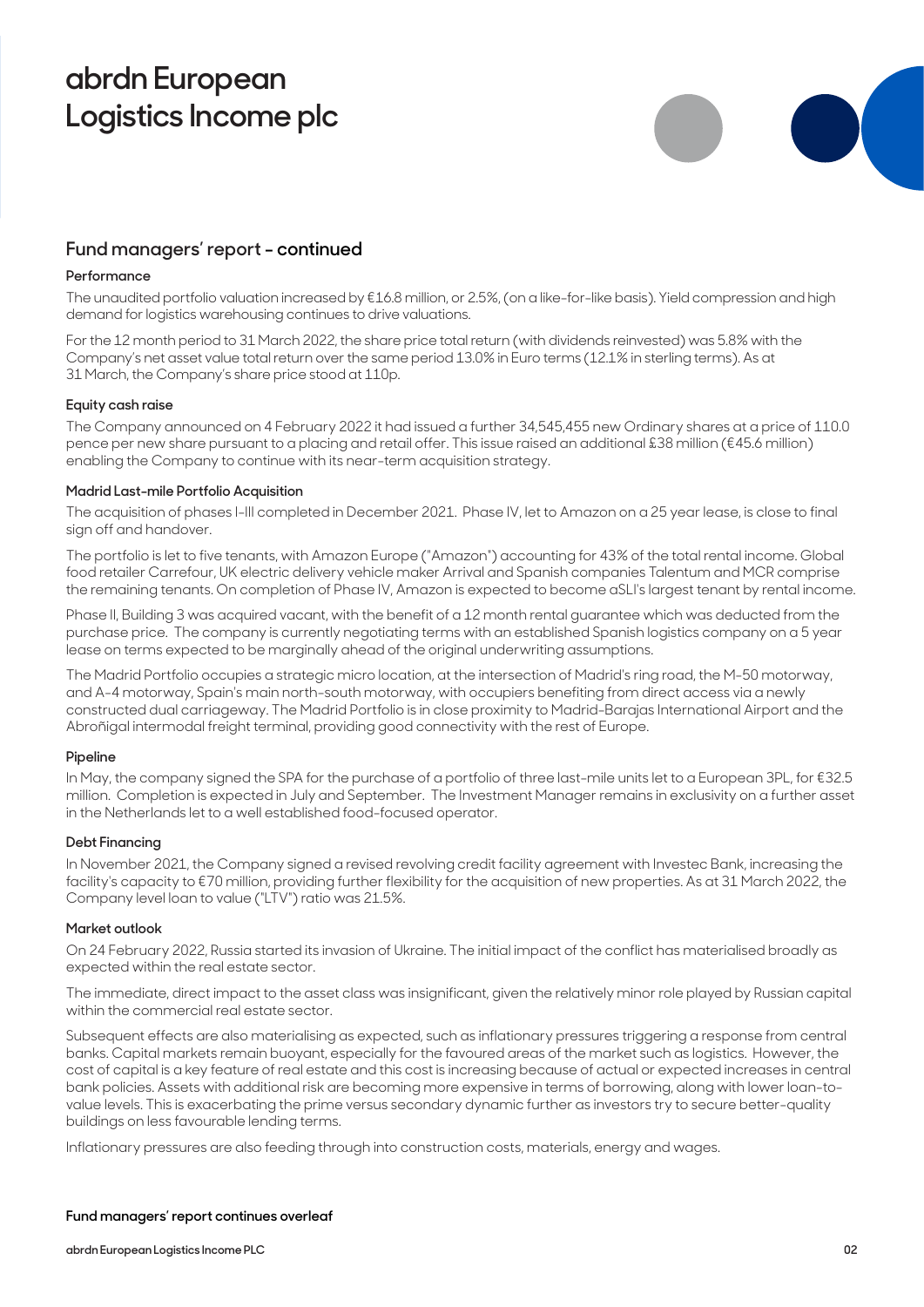## **abrdn European Logistics Income plc**



## **Fund managers' report - continued**

These pressures could lead to less construction as costs rise, thus making development projects less viable from a return perspective. This should contain supply in markets already benefiting from an imbalance.

These trends were already in motion before the conflict began but they have potentially been accelerated, as a result. That said, these developments have not led to significant changes in our real estate view.

In our view, a reduction in the high levels of economic growth and higher inflation expectations will trim the reasonable returns expected from European real estate. While this is true at the headline level, logistics assets remain favourable.

Even with the potential problems this conflict could create, supply for these assets is constrained in many markets and build-cost inflation would limit further development. However, this sector is also most exposed to supply chain disruptions and we will monitor this closely.

Despite the conflict, real estate may be seen as a 'safe haven' in the short term. Occupier markets remain relatively robust and there is an absence of oversupply in the market. We continue to see the logistics market benefit from thematic structural drivers such as rising online spending.

The European logistics market has gone from strength to strength. The strong demand drivers established prior to the pandemic have been accelerated through enforced changes to the way we shop. Market fundamentals remain very supportive and the European markets are driven by low vacancy rates and an increasing logistics take-up. According to BNP, take-up for warehouses over 5,000 sqm increased by 30% year on year. While demand was already outstripping supply over the last few years, the current construction-cost inflation and land costs in major logistics agglomerations will make new developments even more cost-intensive in the future. We expect this to drive rents for both new and standing assets. One note of caution is that core logistics pricing is responding rapidly to these strong fundamentals and aggressive bidding on core stock is pushing yields lower. At the same time, financing options are becoming more and more challenging, with a strong rise in swap rates.